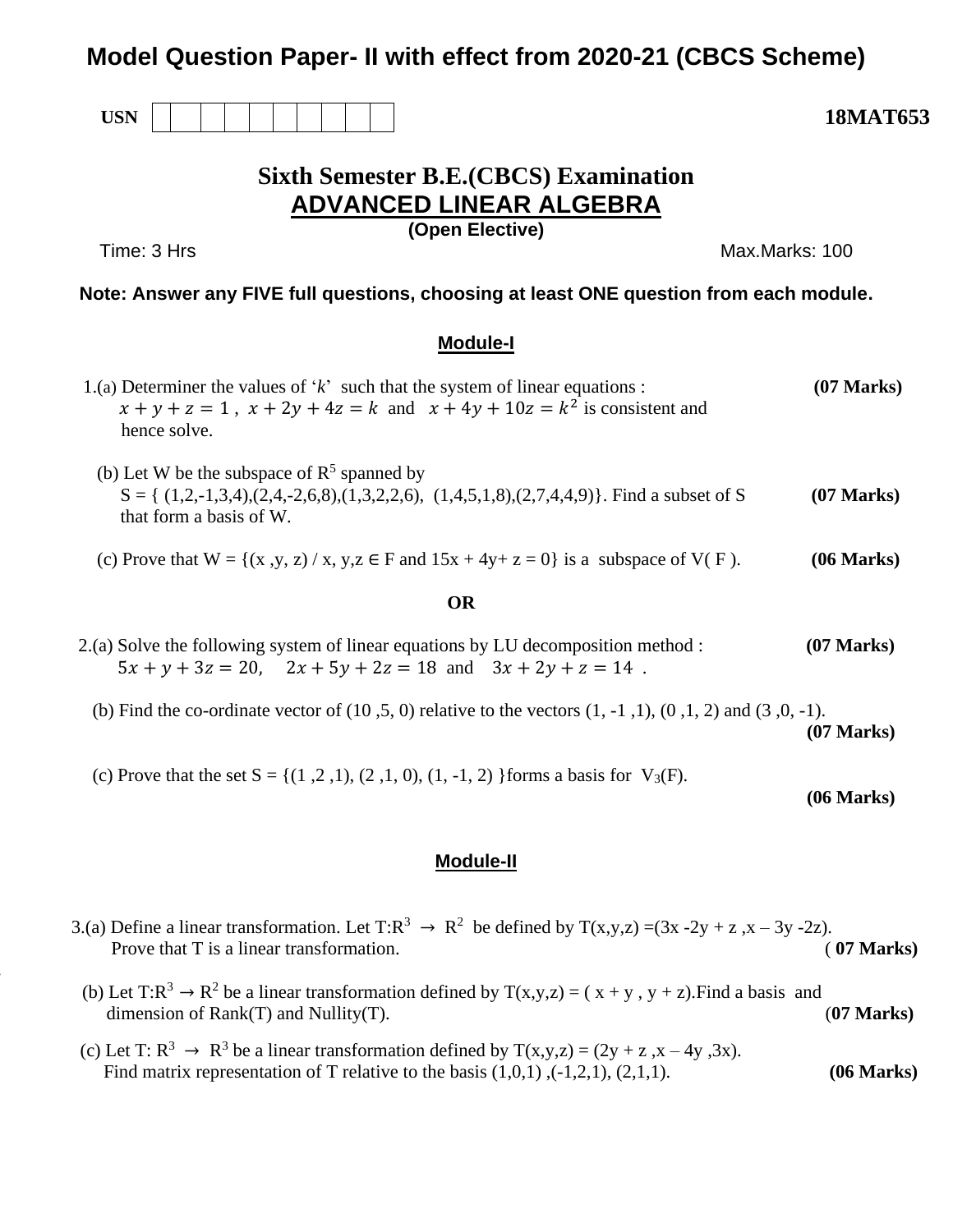| $(07 \text{ Marks})$ | 4.(a) Let T: $R^3 \rightarrow R^3$ be a linear operator defined by T(x, y, z) = (3x, x - y, 2x +y +z).<br>Prove that $(T^2 - I) (T - 3I) = 0$ .         |
|----------------------|---------------------------------------------------------------------------------------------------------------------------------------------------------|
| $(07$ Marks)         | (b) If T: $R^3 \rightarrow R^2$ is a linear transformation defined by T(x, y, z) = (y- x, y - z), find the<br>range, null space, rank and nullity of T. |
| (06 Marks)           | (c) Let T: V $\rightarrow$ W be a linear transformation. Then prove that N(T) is a subspace of V.                                                       |

### **Module-III**

**2. 5.**(a) Find the QR decomposition of the matrix : **(07Marks)**

$$
A = \begin{pmatrix} -4 & 4 & 2 \\ 4 & -4 & 1 \\ 2 & 1 & 0 \end{pmatrix}
$$

**3.**

**4.**

**5.**

- (b)Apply the Gram-Schmidt orthogonalization process to find an orthonormal basis for the subspace of  $R^4$  spanned by the vectors  $v_1 = (1,1,1,1)$ ,  $v_2 = (0, 1,1,1)$ ,  $v_3 = (0,0,1,1)$ . **(07Marks)** 
	- (c) If W is a subspace of a real inner product space V, prove that W<sup>⊥</sup> is a subspace of V. **(06 Marks)**

#### **OR**

- 6(a) Let [-1, 1] have the integral inner product  $\langle p(x), q(x) = \int_{-1}^{1} p(x) q(x)$  $\int_{-1}^{1} p(x) q(x) dx$  and let  $p(x) = x^2 - x$  and  $q(x) = x + 1$ . Find i)  $\langle p(x), q(x) \rangle$ , ii)  $\|p(x)\| \& \|q(x)\|$  and iii) the cosine of the angle **(07 Marks)** between the vectors  $p(x)$  and  $q(x)$ .
	- (b) Find an orthonormal basis for the vector space  $V_3(R)$  by applying the Gram-Schmidt orthogonalization process to the vectors  $(3,0,4)$ ,  $(-1,0,7)$  and  $(2,9,11)$ . **(07 Marks)**
- (c) Let  $u_1 = (2, 5, -1)^T$ ,  $u_2 = (-2, 1, 1)^T$  and  $y = (1, 2, 3)^T$ . If  $W = \text{span}\{u_1, u_2\}$ , write y as the sum of a vector in W and a vector orthogonal to W.

**(06 Marks)**

#### **Module-IV**

- 7.(a)Find the singular value decomposition of the matrix  $A = \begin{bmatrix} 1 \\ 1 \end{bmatrix}$  $4 -2$ 2 −1 0 0 ) **(07 marks)**
- (b) Diagonalize the matrix A, given that  $A = \begin{bmatrix} -1 & 3 \\ 2 & 4 \end{bmatrix}$  $\begin{bmatrix} -1 & 3 \\ -2 & 4 \end{bmatrix}$ . Hence find A<sup>4</sup> . **(07 marks)**
	- (c) Find the minimum and maximum values of  $Q(x) = 2x^2 + 4y^2 + z^2$  subject to the constraint  $X<sup>T</sup>X = 1$ .

**(06marks)**